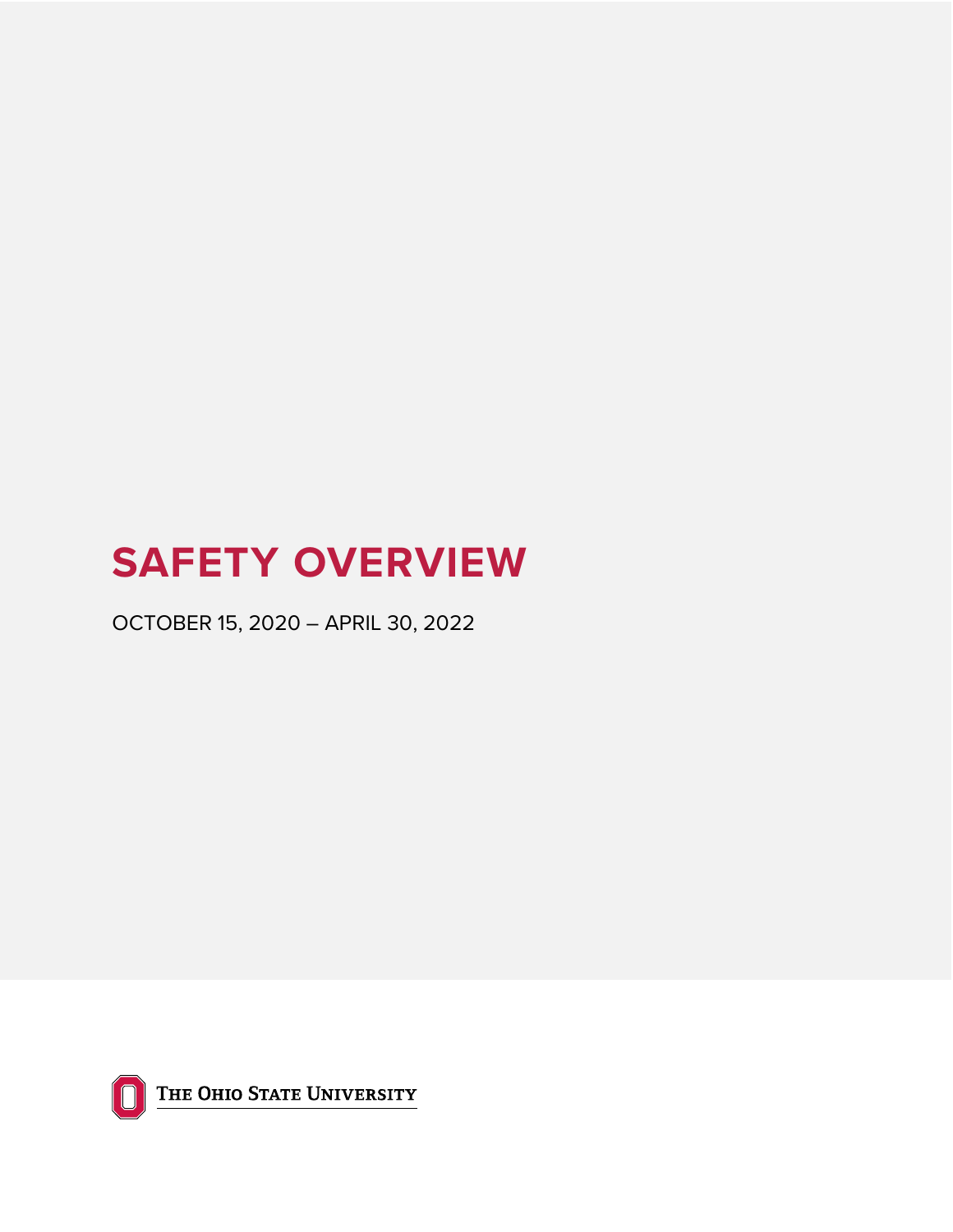## **OVERVIEW**

The safety of the Ohio State community is the university's highest priority.

Following the tragic death of student Chase Meola, President Kristina M. Johnson in October 2020 announced a task force to review safety issues on campus and in neighborhoods near the university — and to identify, implement and advocate for additional approaches that address violence, crime, and high-risk activities and behaviors. To date, the university has initiated implementation of 13 of the task force's 15 recommendations. In September 2021, Dr. Johnson announced an additional \$2 million a year over the next decade to enhance safety and security on and around campus, bringing the total campus public safety budget to \$35 million annually.

The university remains fully committed to refining and broadening its approach to addressing crime.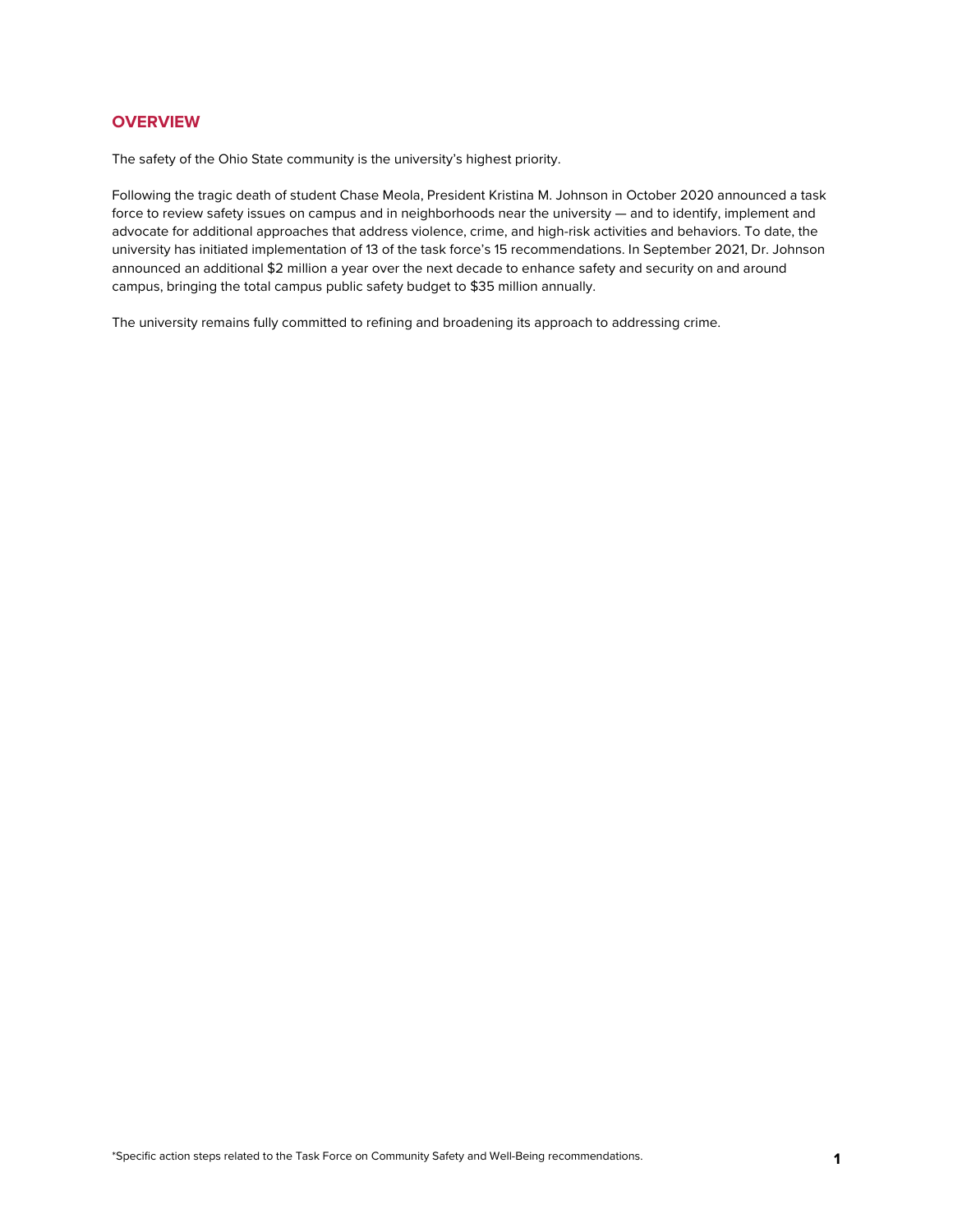## **SAFETY MEASURES AND ACTIONS**

This document provides an overview of the actions the university has taken between October 15, 2020 and February 28, 2022, to enhance safety as well as how these actions have been – and continue to be – shared with the community.

## OCTOBER 15, 2020

Following the tragic death of student Chase Meola, President Johnson announced the establishment of a task force to review safety issues on campus and in neighborhoods near the university — and to identify, implement and advocate for additional approaches that address violence, crime, and high-risk activities and behaviors.

## OCTOBER 2020

Increased police presence in the off-campus area with a combination of OSUPD and CPD officers through a crime interdiction program that pays officers overtime to add patrols.

## NOVEMBER 6, 2020

The university re-launched the Community Crime Patrol, which is a group of highly trained citizen patrollers working to increase safety in Columbus neighborhoods by being extra eyes and ears for community partners. Office of Student Life staff supplemented these efforts by monitoring University District neighborhoods, reporting necessary incidents to property owners.

## NOVEMBER 17, 2020

The task force presented its [recommendations](https://news.osu.edu/ohio-state-task-force-on-community-safety-and-well-being-shares-recommendations/) during the Board of Trustees Academic Affairs, Student Life and Research Committee meeting. Recommendations focused on improving communication, engagement and support of residents on campus and in the nearcampus neighborhoods. To date, the university has initiated implementation of 13 of the task force's 15 [recommendations.](https://ap.osu.edu/sites/default/files/taskforcerecommendations.pdf) 



## \*NOVEMBER 2020

Improved lighting through immediate repairs of more than 350 lights and a lighting survey for longer-term enhancements, in partnership with the city of Columbus. These efforts are ongoing.

## JANUARY 2021

Office of Student Life provided safety devices (window/door alarms, safety timers and smoke alarm batteries) to students. Five thousand of these devices have been provided through early September.

## \*JANUARY 2021

Launched comprehensive safety communications and community outreach effort, including the ["Safety Spotlight" video series,](https://dps.osu.edu/safety-spotlight) comprehensive safety [webpage](https://dps.osu.edu/resources) and th[e OSUPD Instagram](https://www.instagram.com/osupolice/) account for Ohio State police to meet students where they are. These efforts are ongoing. Additionally, creating online safety class to launch this fall and teach students through interactive scenario-based exercises and videos.



Expande[d discounted ridesharing hours,](https://ttm.osu.edu/ride-smart?utm_source=sfmc&utm_medium=email&utm_campaign=ucomm_faculty-staff-student-awareness_fy22_back-to-campus-omnibus&sfmc_id=42956217) which run 9 p.m. to 7 a.m.

## FEBRUARY 2021

Increased police presence in the off-campus area with a combination of OSUPD and CPD officers through a crime interdiction program that pays officers overtime to add patrols.

## \*FEBRUARY 2021

Enhanced cultural diversity training for OSUPD. This effort is ongoing with training sessions scheduled during the fall as well as in 2022 and 2023.

## \*FEBRUARY 21, 2021

Issued a student safety survey to gauge the overall perception of safety both on and off campus as well as awareness of Ohio State's resources and programs.

## APRIL 14, 2021

Business Advancement leadership first met with Amazon to explore partnership for smart security systems that would be available to student tenants and their landlords. Student Life and Public Safety joined Business Advancement on July 21, 2021, for more follow-up, and discussions are ongoing.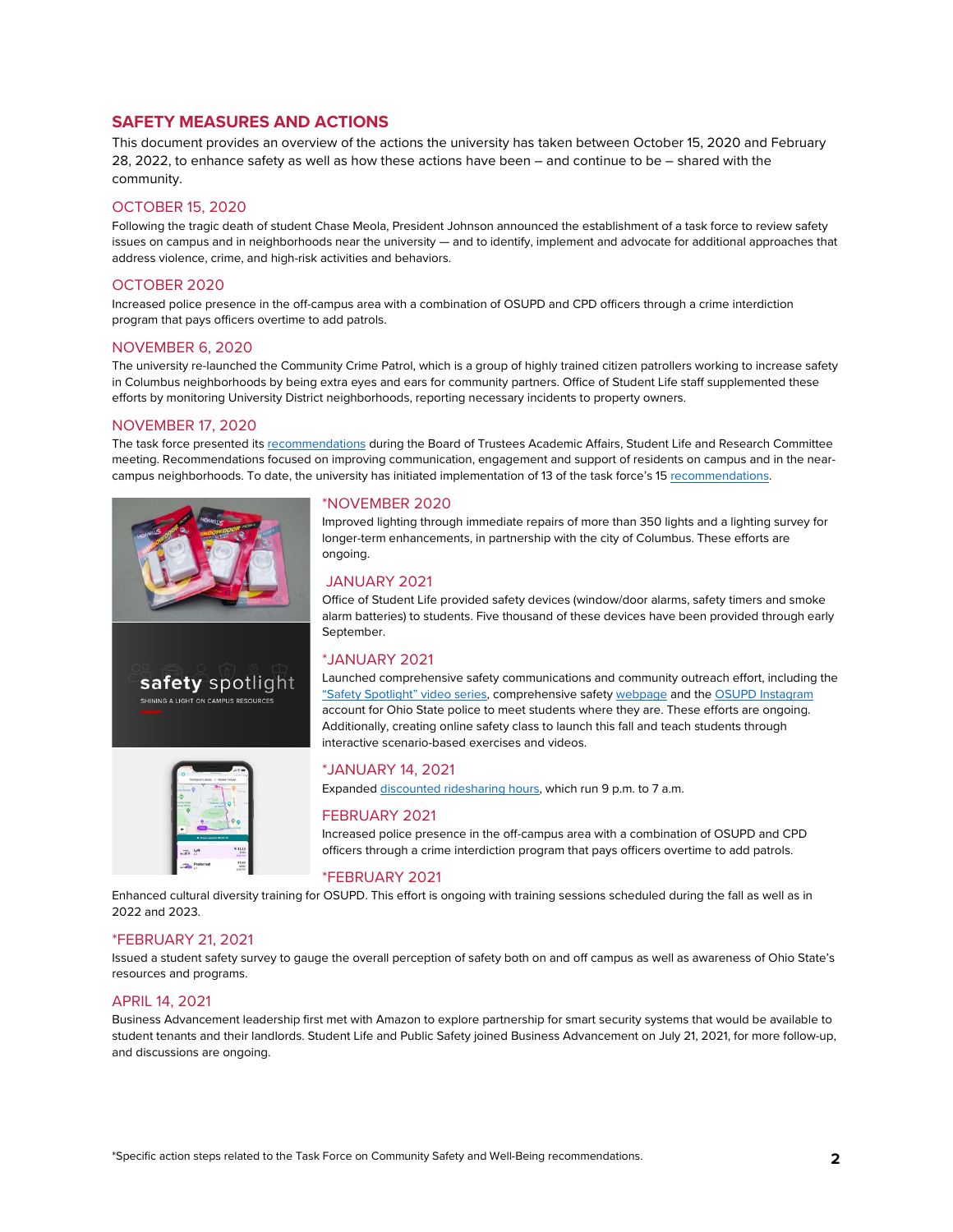## APRIL 19, 2021

Student Safety Virtual Dialogue hosted by task force. The virtual dialogue was an opportunity to share what safety means to them to a panel of university and external representatives, including OSUPD, CPD, Student Life and the Office of Diversity and Inclusion.

## JUNE 2021

Event space and support provided by Student Life for 8-week summer "Pathways to Progress" program for 100 youth (16-18 years old). Completed weekly through August 6.

## \*JULY 12, 2021

Announced a partnership with the University District Organization to provide [a full-time, licensed independent](https://news.osu.edu/ohio-state-university-district-organization-partner-to-add-full-time-social-worker-to-off-campus-area/?utm_source=sfmc&utm_medium=email&utm_campaign=ucomm_faculty-staff-student-awareness_fy22_back-to-campus-omnibus&sfmc_id=42956217) social worker.

## AUGUST 2021

Expanded Office of Student Life service boundaries and staffing in the University District, as well as hiring additional student community ambassadors for autumn 2021 (ongoing).

## AUGUST 2021

Four new OSUPD officers were sworn in working toward the safety task force goal of increasing joint patrol coverage off campus. The hiring of additional officers will continue.

## AUGUST 10, 2021

[Announced](https://news.osu.edu/ohio-state-announces-new-technologies-in-use-at-ohio-stadium-this-season/) that all Ohio Stadium entry gates will be equipped with new technology — walk-through metal detectors that guests need to pass through for entry. Fans do not need to empty their pockets unless instructed by stadium security.

## AUGUST 17, 2021

With the start of the autumn semester, shared enhanced communications on safety issues by using text and email from Ohio State [News](https://news.osu.edu/ohio-state-announces-return-to-campus-protocols-safety-details/) to provide brief, timely updates to the university community. These news and updates are designed to provide safety tips, health resources, timely traffic information and more.

## AUGUST 17, 2021

Launched student-focused effort to coincide with the start of the autumn semester for a concerted safety messaging push. The goal is to raise awareness and drive use of university safety resources.

## AUGUST 20, 2021

The Office of Student Life hosted a "TacoBout It" event in the off-campus neighborhoods to connect with students and police and to encourage open dialogue about safety resources. On the right is a photo from the event.

#### AUGUST 20, 2021

Ohio State app push to students: "Stay Safe, Buckeyes. Enhance your safety with tips and resources from Ohio State. Learn more and locate safety info in the app."

## AUGUST 24, 2021

President Johnson met with new City of Columbus Chief of Police Elaine Bryant to discuss mitigation strategies and to reinforce the university and the City's partnership focused on enhancing safety and support of all students and community members, including critical efforts in addition to policing that will advance a safer community for everyone.

## AUGUST 23-27, 2021

Hoste[d Coffee with a Cop](https://news.osu.edu/ohio-state-announces-return-to-campus-protocols-safety-details/) in the Ohio Union, handing out free coffee to students and offering a chance to ask questions and speak with Ohio State police officers.

#### AUGUST 27, 2021

Increased police presence in the off-campus area through redeployment of additional CPD officers. Also added a combination of OSUPD and CPD officers through crime interdiction paying officers overtime to add more patrols in the off-campus area.

#### AUGUST 27, 2021



Placed 10 additional light towers and four additional mobile surveillance cameras (for a total of 13 additional cameras added over the last year) along pedestrian pathways in the off-campus area. Added security officers via Ohio State security personnel, or private security. Also continued to deploy Community Crime Patrol security and the CPD and crime interdiction officers to increase safety personnel Thursday through Saturday evenings.

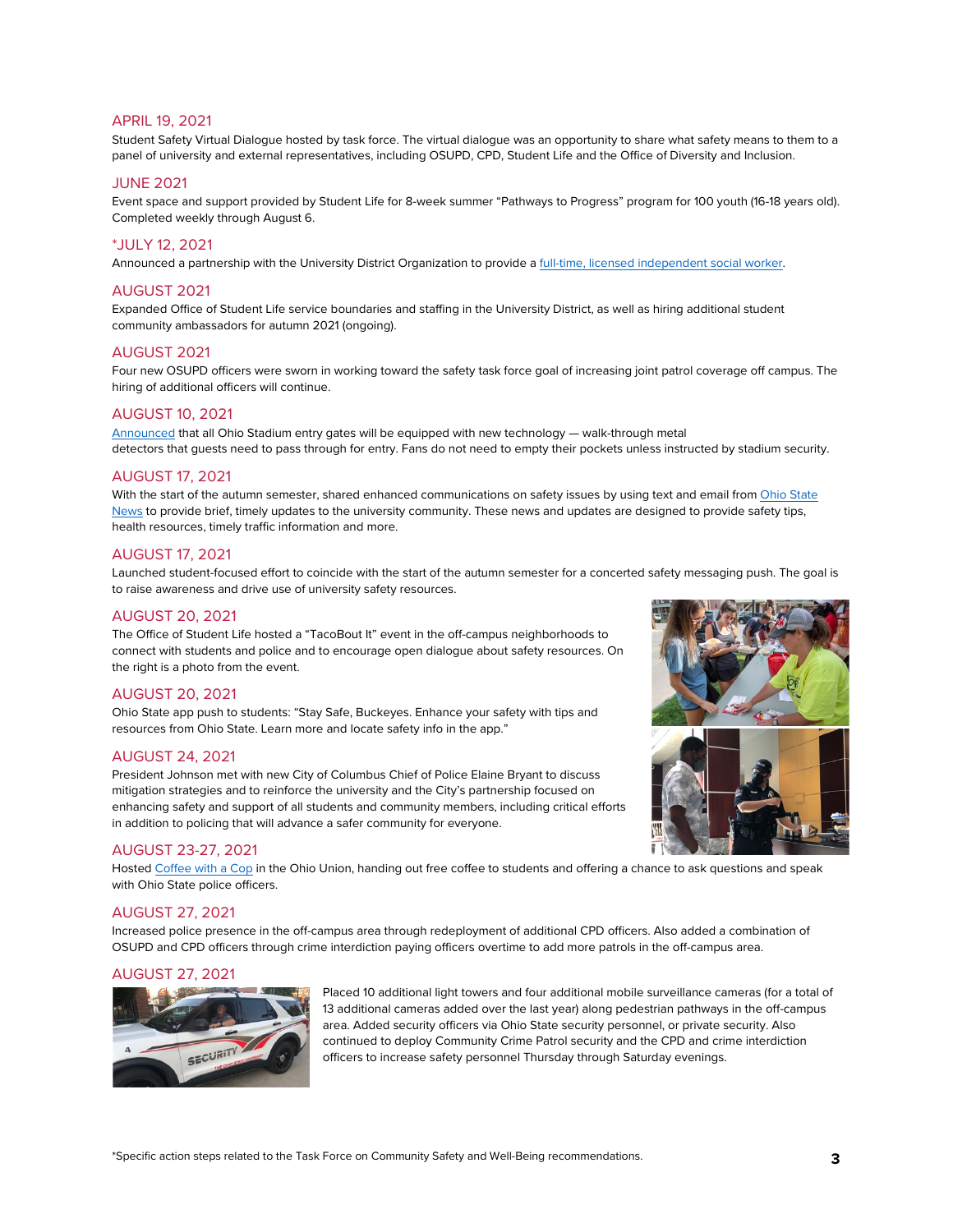## SEPTEMBER 2021

Department of Public Safety augmented Community Crime Patrol with additional security officers for Thursday, Friday and Saturday nights.

## SEPTEMBER 2021

Securing partnership with Block by Block to increase our presence in the University District along with a continued partnership with Community Crime Patrol. Similar to Community Crime Patrol, Block by Block provides trained ambassadors who will provide a consistent, recognizable, community presence.



## SEPTEMBER 1, 2021

Ohio State Administration and Planning leadershi[p joined members of CPD](https://news.osu.edu/university-leaders-and-columbus-police-discuss-off-campus-safety/) at a joint press conference to address crime trends in the campus area and agree to take a comprehensive approach to make the campus area safer.

## SEPTEMBER 7, 2021

CPD and OSUPD partnered on a social media video sharing the top three tips to prevent crime in the University District. It was shared on Instagram, Facebook and Twitter.

## SEPTEMBER 20, 2021

Personal safety alarms begin distribution from the Willie Young, Sr. Office of Off-Campus and Commuter Student Services.

## SEPTEMBER 21, 2021

Launched a series of 10 revamped Second-Year Transformational Experience Program (STEP) workshops, based on feedback from parents and families, for students living in residence halls while also working to offer live and recorded parents/family workshops on transition to off-campus housing.

## SEPTEMBER 23, 2021

Launched an online safety class to help students enhance their own safety on and off-campus. The one-hour, video-based module is available to students in BuckeyeLearn and covers topics such as crime prevention, crime reporting, when and why the university issues safety notices, responding to people on the street who aggressively ask for money and more. Parents can also access the 10 video modules via YouTube.

## SEPTEMBER 24, 2021

President Johnson held a news conference with Mayor Ginther to address off-campus crime an[d announced](https://president.osu.edu/story/safety-enhancements-announcement) an additional \$2 million a year – a total of at least \$20 million over the next decade, bringing the university's total public safety budget to \$35 million annually. Enhancements from this additional funding include:

- Immediately expanding off-campus security, including by using additional private security, as well as continuing to support the Community Crime Patrol. This increased security will include additional campus service officers, who will immediately expand their patrols into the University District.
- Adding additional mobile lighting and at least another 10 mobile camera systems to saturate the pedestrian pathways where our students live.
- This is in addition to the 10 new light stations and 13 mobile surveillance cameras announced previously.
- Extending the Lyft Ride Smart program on High Street to include getting students to and from the Short North area, which began that same day.
- Engaging an external safety expert to examine the effectiveness of the university's expanded approach to off-campus safety in partnership with the city of Columbus.

## SEPTEMBER 27, 2021

Expanded access to parents, families and the community to receive Ohio State News text alerts when there is a timely update for students, faculty and staff about health and safety on and around campus such as safety tips, health resources, timely traffic information and more. Parents, families and others can provide their cell phone number to receive the news alerts via text message by texting 'NEWS' to 644678.

#### OCTOBER 2021

CPD partnered with OSUPD and the Office of Student Life to walk around off-campus neighborhoods in advance of planned weekend block party activities to discuss safety with students, as well as provided a significant, visible presence of law enforcement officers throughout the weekend. Collectively, these efforts in additional to outreach to landlords and other safety messaging from the university contributed to a safe and successful block party weekend.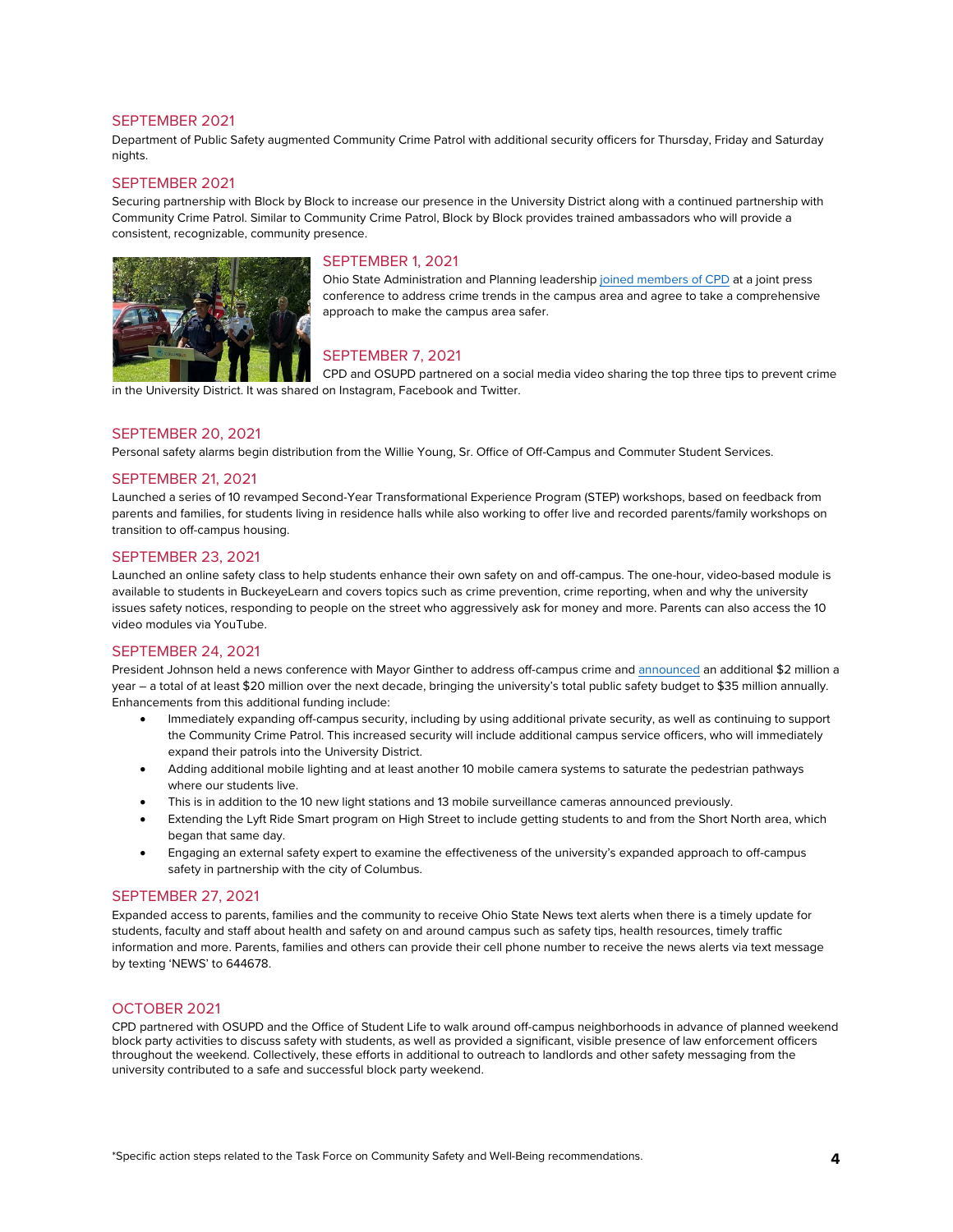## OCTOBER 13, 2021

Increased access to the Lyft Ride Smart discount ride program to 7 p.m. to 7 a.m. instead of starting at 9 p.m. This change was made via feedback from students and came after the Sept. 24 announcement from President Johnson to expand Lyft Ride Smart's boundaries to the Short North area.

## NOVEMBER 5, 2021



Announced the launch of Buckeye Block Watch, in which civilian safety partners patrol the offcampus area and offer resources and information while reporting suspicious activity. Buckeye Block Watch is trained in how to deal with difficult situations and engage with the public. Training is also tailored to University District-specific information including working in popular and well-trafficked areas, and members are tasked with quality-of-live improvements such as recording streetlight outages. Buckeye Block Watch utilizes our existing partner, Community Crime Patrol, and adds a partnership with the Block by Block organization.

## DECEMBER 10, 2021

Added a[n Off-Campus Community Crime Map](https://dps.osu.edu/daily-crime-log) to the Department of Public Safety website, which consists of statistics from Columbus police and shows crime reports near the campus area. Ohio State pre-programmed the Lexis Nexis map to a one-mile radius to include the three major crime categories of aggravated assault, residential burglary and robbery of an individual from the most recent 30-day period.

## 2021

In calendar year 2021, OSUPD recruited, trained and swore in nine new law enforcement officers.

## JANUARY 20, 2022

[Announced](https://news.osu.edu/ohio-state-news-alert-new-permanent-lighting-coming-to-university-district/) the addition of permanent lighting in the University District areas frequented by students and the campus community to replace mobile lighting added by the university in the autumn semester.

## FEBRUARY 24, 2022

[Announced](https://news.osu.edu/external-safety-expert-reviews-off-campus-safety-efforts/) the results of an external review of the university's expanded approach to off-campus safety by Security Risk Management Consultants. Items that are in place or in progress so far include:

- Installing permanent, fixed lights and surveillance cameras to replace mobile units.
- Exploring License Plate Reader cameras and other technology as an additional tool to assist law enforcement in reducing crime.
- Reviewing and evaluating off-campus transportation options, including Lyft Ride Smart.
- Expanding patrol, dispatch center and data personnel to support the adoption of additional technology and to further refine a data-driven, analytical approach to address crime problems.
- Testing, evaluating and validating security resources and consider expanding non-sworn security staffing to cover the university's expansion at University Square located at 15+HIGH.
- Organizationally aligning various security patrol functions under the Department of Public Safety, including oversight of all third-party patrols.
- Strengthening partnerships with the city of Columbus, Columbus Division of Police, local property owners and others to work on long-term neighborhood improvements, which may include enhanced site and building standards.
- Continuing to educate students on resources and behaviors and increasing awareness of programs.
- Reevaluating off-campus safety notices and the sharing of crime information.

## MARCH 10, 2022

[Announced](https://news.osu.edu/ohio-state-introduces-new-community-crime-map/) the Community Crime Map, a new crime map tool that consists of statistics from the Columbus Division of Police and shows off-campus crime reports. It replaces individual Neighborhood Safety Notice emails and offers users access to more crime information, presented in a visual map-based format that students have requested.



## APRIL 14, 2022

[Announced](https://news.osu.edu/ohio-state-news-alert-off-campus-housing-network-to-launch-in-the-fall/) the upcoming launch of the revamped Off-Campus Housing Network, which establishes recommended criteria in areas such as safety and security for off-campus residences and aims to strengthen the university's collaboration with property owners.

## 2022

So far in calendar year 2022:

- OSUPD has recruited, trained and swore in five new law enforcement officers.
- Parking garage cameras have been added at the Ohio Union North and South parking garages and the 9<sup>th</sup> Avenue East and West garages. Installation at the Safe Auto garage began in April and is ongoing.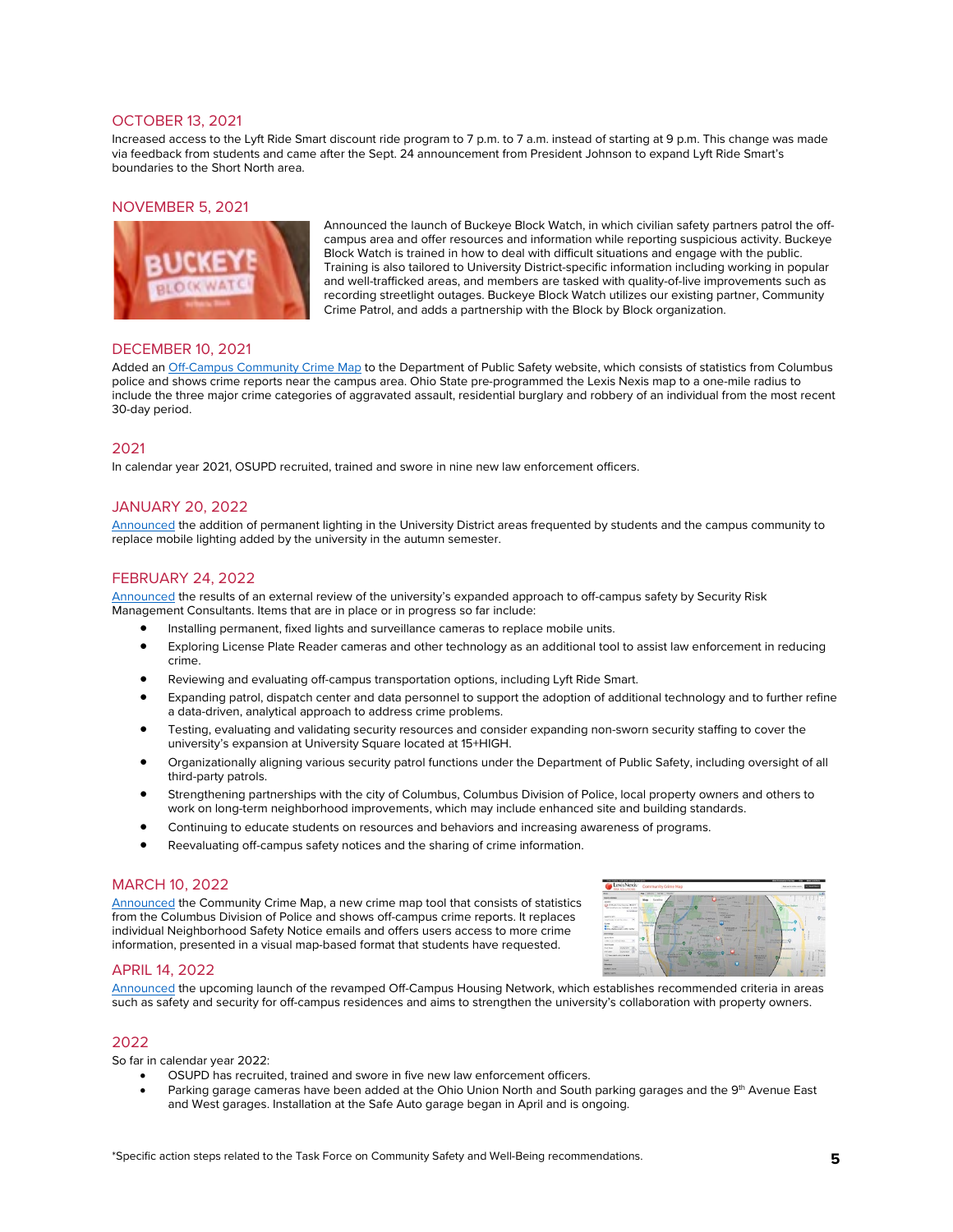- More than 60 license plate readers have been installed in the University District as part of a pilot program with the City of Columbus. These devices assist law enforcement with investigations.
- Ten of the 20 mobile lighting locations that dot the off-campus area have been replaced and upgraded with permanent LED fixtures, with more to come.
- [Tree trimming in the University District](https://offcampus.osu.edu/resources/off-campus-resources/off-campus-notifications/) has supported safety enhancements in the off-campus area.

## **SAFETY COMMUNICATIONS OVERVIEW**

Safety is a top priority for Ohio State, and that is reflected in the university's communications. Below is a summary of how Ohio State has communicated about existing safety offerings and enhancements since the start of 2021 (unless otherwise noted).

## **"STAY SAFE, BUCKEYES"**

Launched in August 2021 to coincide with the start of the autumn semester, this framework supports the recommendations of the task force and works to raise awareness of university safety resources.

Since the start of the 2021-22 academic year, the university introduced Ohio State News Alerts to supplement safety communications, including text messages that were targeted directly to students to get them important safety information about enhanced programs that would benefit them right away. In addition to Ohio State News Alerts, the university has two types of safety notifications: Buckeye Alerts and Public Safety Notices. The campus community can also sign up for the Community Crime Map for a comprehensive look at off-campus crime. To date:

## **WRITTEN COMMUNICATIONS**

President Johnson and campus leaders regularly send email messages to an audience of 117,900 faculty, staff and students – inclusive of safety updates and resources. Safety items are also regularly published in university e-newsletters to students, faculty and staff, as well as to an audience of 53,000 parents and families.

## **DIGITAL COMMUNICATIONS**

## PRESIDENTIAL SAFETY VIDEO MESSAGES

To enhance the reach of safety messaging, in September 2021, President Johnson began a series of regular updates about safety in video format. These video message have been included in campus-wide communications, shared on social media and posted on the President's website both as features as well as in the comprehensive archive of her messages. Between the start of the safety campaign and December 31, 2021, 18 video messages about safety were shared with the campus community and collectively have nearly 113,000 views across these channels. Between April 1 and April 30 – the period since the last safety overview – President Johnson's social media account posts featuring safety content created 64,223 impressions and 1,718 engagements.

## UNIVERSITY-WIDE SOCIAL MEDIA

The impact of safety communications across the university since the launch of sustained safety communications through 2021 includes 6,976,311 impressions and 459,147 engagements. Top-level university social media accounts that have regularly shared safety information include President Johnson's Twitter and Instagram, Ohio State enterprise account channels, Office of Student Life and OSUPD social media accounts.

From April 1 to April 30 – the period since the last safety overview – safety communications shared via social media recorded:





## **MEDIA**

#### OHIO STATE NEWS

Forty-six Ohio State News stories focused on safety measures at the university, which help to spur coverage in the news media. Examples include: th[e February 4,](https://news.osu.edu/safety-task-force-recommendations-roll-out-in-new-semester/) 2021 story on rolling out recommendations from the safety task force; a [July 12](https://news.osu.edu/ohio-state-university-district-organization-partner-to-add-full-time-social-worker-to-off-campus-area/) story on adding a full-time social worker to the off-campus area; [a September 1](https://news.osu.edu/university-leaders-and-columbus-police-discuss-off-campus-safety/) story on our partnership with CPD; [a November 8](https://news.osu.edu/students-residents-turn-out-to-support-buckeye-block-watch-launch/) story highlighting the launch of Buckeye Block Watch; [a December 20](https://news.osu.edu/students-turn-to-research-project-to-analyze-campus-area-crime/) story on students analyzing campus-area crime; [a January 20, 2022](https://news.osu.edu/ohio-state-news-alert-new-permanent-lighting-coming-to-university-district/) story on the addition of permanent lighting in the University District areas frequented by students and the campus community; [a March 10](https://news.osu.edu/ohio-state-introduces-new-community-crime-map/) story introducing the Community Crime Map and an [April](https://news.osu.edu/ohio-state-news-alert-off-campus-housing-network-to-launch-in-the-fall/) 14 story sharing early details on Ohio State's Off-Campus Housing Network.